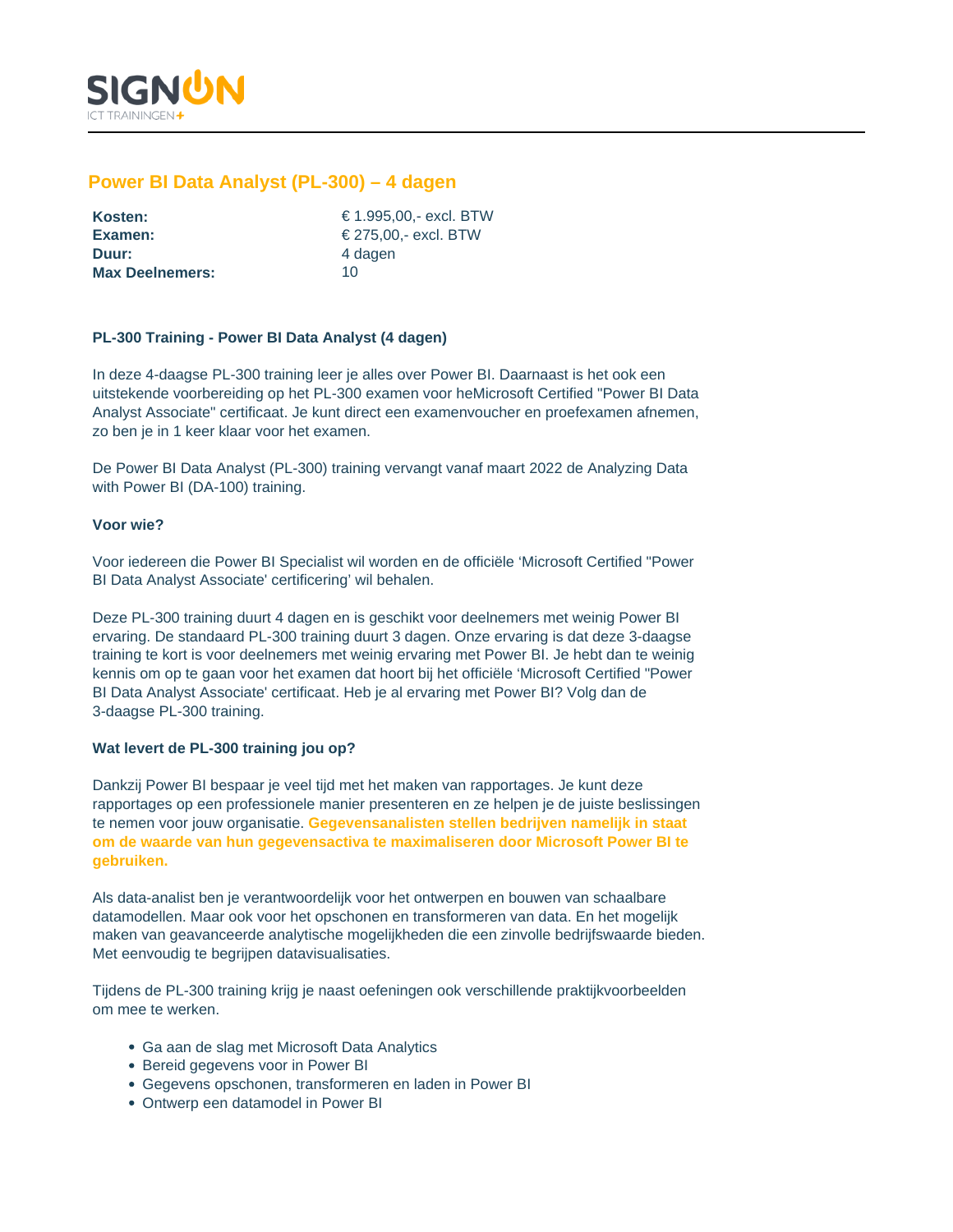- Maak metingen met DAX in Power BI
- Optimaliseer de modelprestaties
- Maak rapporten
- Maak dashboards

Daarnaast bereidt de PL-300 training je voor op het Microsoft Power BI Data Analyst Associate certificaat. Om optimaal voorbereid te zijn op het examen moet je rekenen op 20 tot 60 uur zelfstudie-uren.

### **Voorkennis**

- Heb je geen of weinig ervaring met Power BI? Maar heb je wel een gevorderd kennisniveau van Excel en kun je draaitabellen maken? Dan is deze 4-daagse PL-300 training geschikt voor jou.
- Heb je al ervaring met Power BI en met Analyse tools en Data Analyse? Volg dan de 3-daagse PL-300 training. Onze ervaring is dat deze 3-daagse training te kort is voor deelnemers met weinig ervaring met Power BI. Je hebt dan te weinig kennis om op te gaan voor het examen dat hoort bij het officiële 'Microsoft Certified "Power BI Data Analyst Associate' certificaat.
- Niet of weinig Power BI ervaring en wil je geen certificaat behalen? Bekijk dan de 2-daagse Power BI Basis training. Heb je al Power BI ervaring en wil je geen certificaat behalen bekijk dan de 2-daagse Power BI Advanced training.

Twijfel je of jouw kennis/ervaring voldoende is om deel te nemen aan de training? Neem dan contact met ons op voor advies of bel 020 – 820 83 62.

### **Taal**

De training wordt in het Nederlands en Engels gegeven. Het PL-300 examen wordt in het Engels afgenomen.

### **Lesmateriaal**

Bij deze PL-300 training ontvang je Microsoft Official Courseware (MOC).

# **Examen upgrade: Microsoft Certified: Power BI Data Analyst Associate**

Wil je het officiële certificaat Microsoft Certified "Power BI Data Analyst Associate" behalen? Wanneer je je inschrijft voor deze training kun je een Examen Upgrade boeken. Dit bestaat uit een examenvoucher, proefexamen en assessment. Het examenvoucher is benodigd om deel te nemen aan het officiële Microsoft examen: 'Exam PL-300: Microsoft Power BI Data Analyst'. Je kunt je zelf op elk moment inschrijven voor dit online examen. Het examenvoucher is 6 maanden geldig.

### **Wat houdt het examen in?**

Bekijk hier een overzicht van de exameneisen gesteld door Microsoft voor het PL-300 examen. Deze zijn opgedeeld in de volgende onderdelen:

- Prepare the data (15-20%)
- Model the data (30-35%)
- Visualize and analyze the data (25-30%)
- Deploy and maintain assets (20-25%)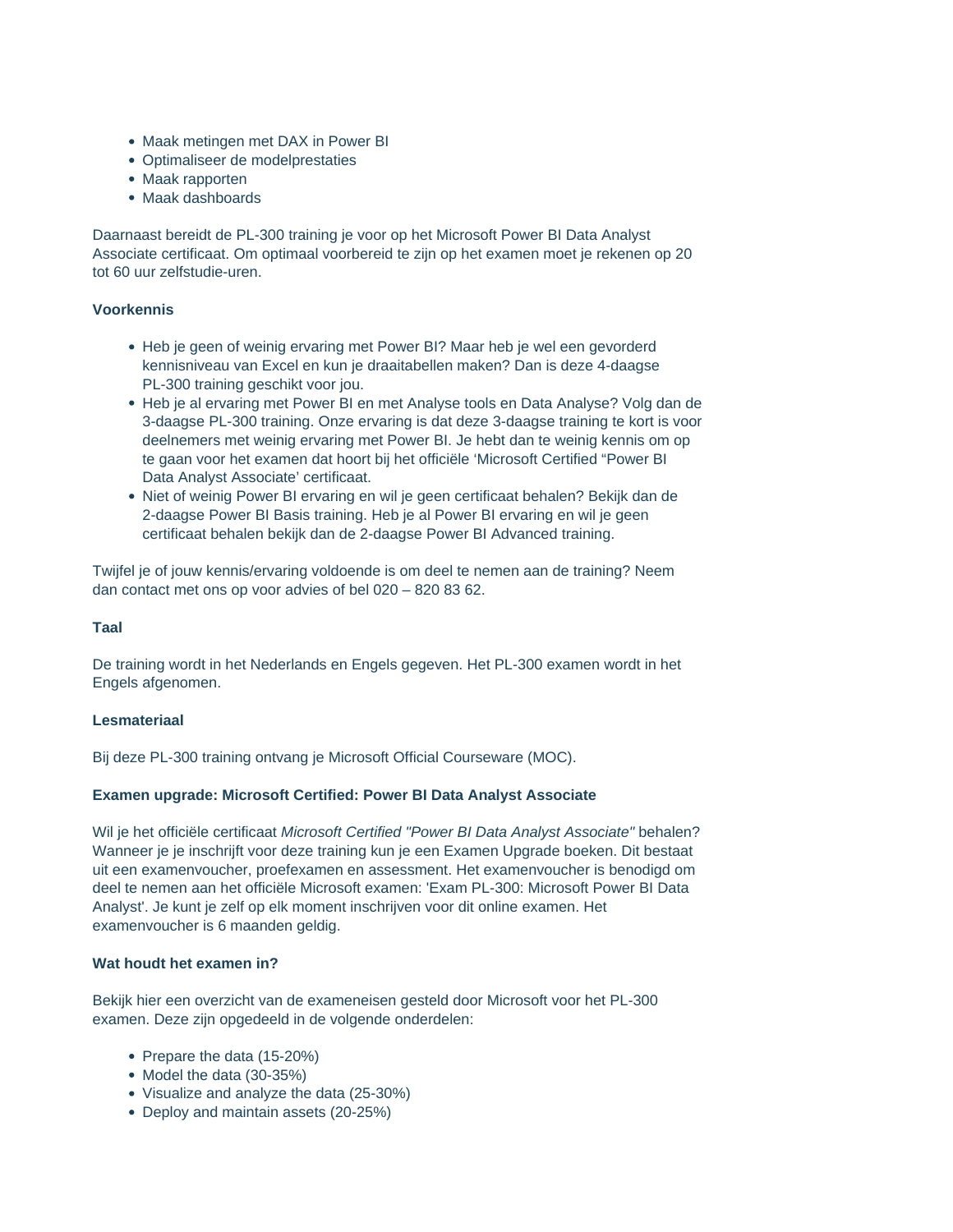

### **Vervolgtraining**

Wil je na deze Power BI Data Analyst (PL-300) training een vervolgcursus volgen? Kies de Power BI Advanced training om meer te leren over DAX of bekijk onze Power BI Expert training of volg de Azure Enterprise Data Analyst Associate (DP-500) training.

Wij zijn blij met jou als loyale cursist. Daarom ontvang je op bijna al onze trainingen automatisch 10% loyaliteitskorting op je factuur, wanneer je inschrijft voor een volgende training.

#### **Exclusieve nazorg**

Heb je na het volgen van deze PL-300 cursus nog vragen? Neem dan contact op via support@signon.nl. Je ontvangt bijna direct antwoord met extra uitleg; telefonisch of per email. Deze unieke nazorgservice is uitsluitend voor deelnemers van onze trainingen.

#### **Lesprogramma – Power BI Data Analyst (PL-300)**

In deze 4-daagse Microsoft PL-300 training komen de volgende onderwerpen aan bod:

### **Module 1: Get Started with Microsoft Data Analytics**

This module explores the different roles in the data space, outlines the important roles and responsibilities of a Data Analysts, and then explores the landscape of the Power BI portfolio.

# **Lessons**

- Data Analytics and Microsoft
- Getting Started with Power BI

### **After completing this module, you will be able to:**

- Explore the different roles in data
- Identify the tasks that are performed by a data analyst
- Describe the Power BI landscape of products and services
- Use the Power BI service

#### **Module 2: Getting Data in Power BI**

This module explores identifying and retrieving data from various data sources. You will also learn the options for connectivity and data storage and understand the difference and performance implications of connecting directly to data vs. importing it.

### **Lessons**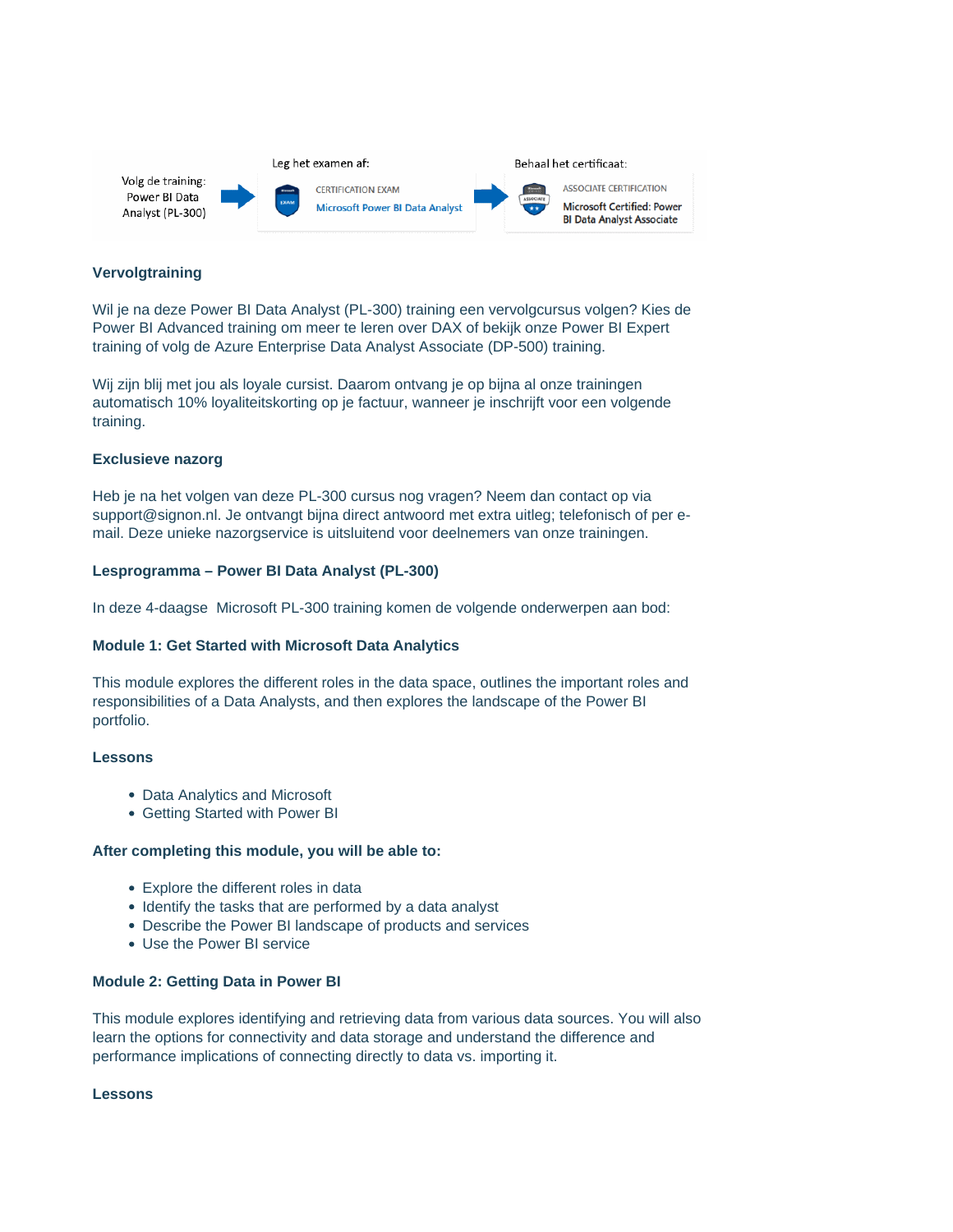- Data Analytics and Microsoft
- Optimize Performance
- Resolve Data Errors
- Lab : Preparing Data in Power BI Desktop
- Prepare Data

# **After completing this module, students will be able to:**

- Identify and retrieve data from different data sources
- Understand the connection methods and their performance implications
- Use Microsoft Dataverse
- Connect to a data flow

### **Module 3: Cleaning, Transforming, and Loading Data in Power BI**

This module teaches you the process of profiling and understanding the condition of the data. They will learn how to identify anomalies, look at the size and shape of their data, and perform the proper data cleaning and transforming steps to prepare the data for loading into the model.

### Lessons

- Shaping the Data
- Profiling the Data
- Enhance the data structure
- Lab : Loading Data in Power BI Desktop
- Loading Data

### **After completing this module, students will be able to:**

- Apply data shape transformations
- Enhance the structure of the data
- Profile and examine the data

### **Module 4: Design a Data Model in Power BI**

This module teaches the fundamental concepts of designing and developing a data model for proper performance and scalability. This module will also help you understand and tackle many of the common data modeling issues, including relationships, security, and performance.

### **Lessons**

- Introduction to data modeling
- Working with tables
- Dimensions and Hierarchies
- Lab : Data Modeling in Power BI Desktop
- Create Model Relationships
- Configure Tables and Column Properties
- Create hierarchies

### **After completing this module, students will be able to:**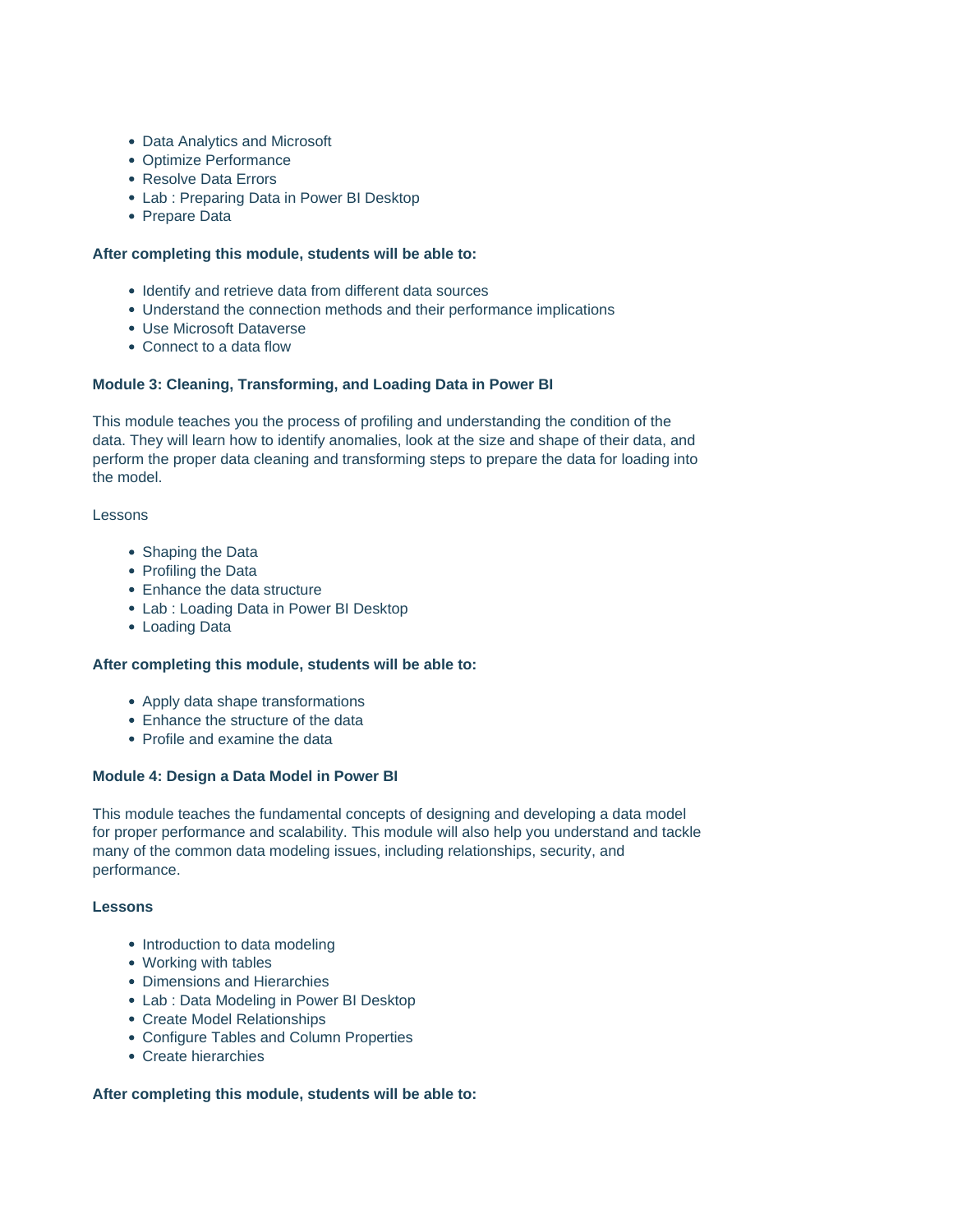- Understand the basics of data modeling
- Define relationships and their cardinality
- Implement Dimensions and Hierarchies

### **Module 5: Create Model Calculations using DAX in Power BI**

This module introduces you to the world of DAX and its true power for enhancing a model. You will learn about aggregations and the concepts of Measures, calculated columns and tables, and Time Intelligence functions to solve calculation and data analysis problems.

### **Lessons**

- Introduction to DAX
- Real-time dashboards
- Advanced DAX
- Lab : Introduction to DAX in Power BI Desktop
- Create calculated tables
- Create calculated columns
- Create measures
- Lab : Advanced DAX in Power BI Desktop
- Use the CALCULATE() function to manipulate filter context
- Use Time Intelligence functions

After completing this module, students will be able to:

- Understand DAX
- Use DAX for simple formulas and expressions
- Create calculated tables and measures
- Build simple measures
- Work with Time Intelligence and Key Performance Indicators

# **Module 6: Optimize Model Performance in Power BI**

In this module you are introduced to steps, processes, concepts, and data modeling best practices necessary to optimize a data model for enterprise-level performance.

### **Lessons**

- Optimize the data model for performance
- Optimize DirectQuery Models

### **After completing this module, students will be able to:**

- Understand the importance of variables
- Enhance the data model
- Optimize the storage model

# **Module 7: Create Reports in Power BI**

This module introduces you to the fundamental concepts and principles of designing and building a report, including selecting the correct visuals, designing a page layout, and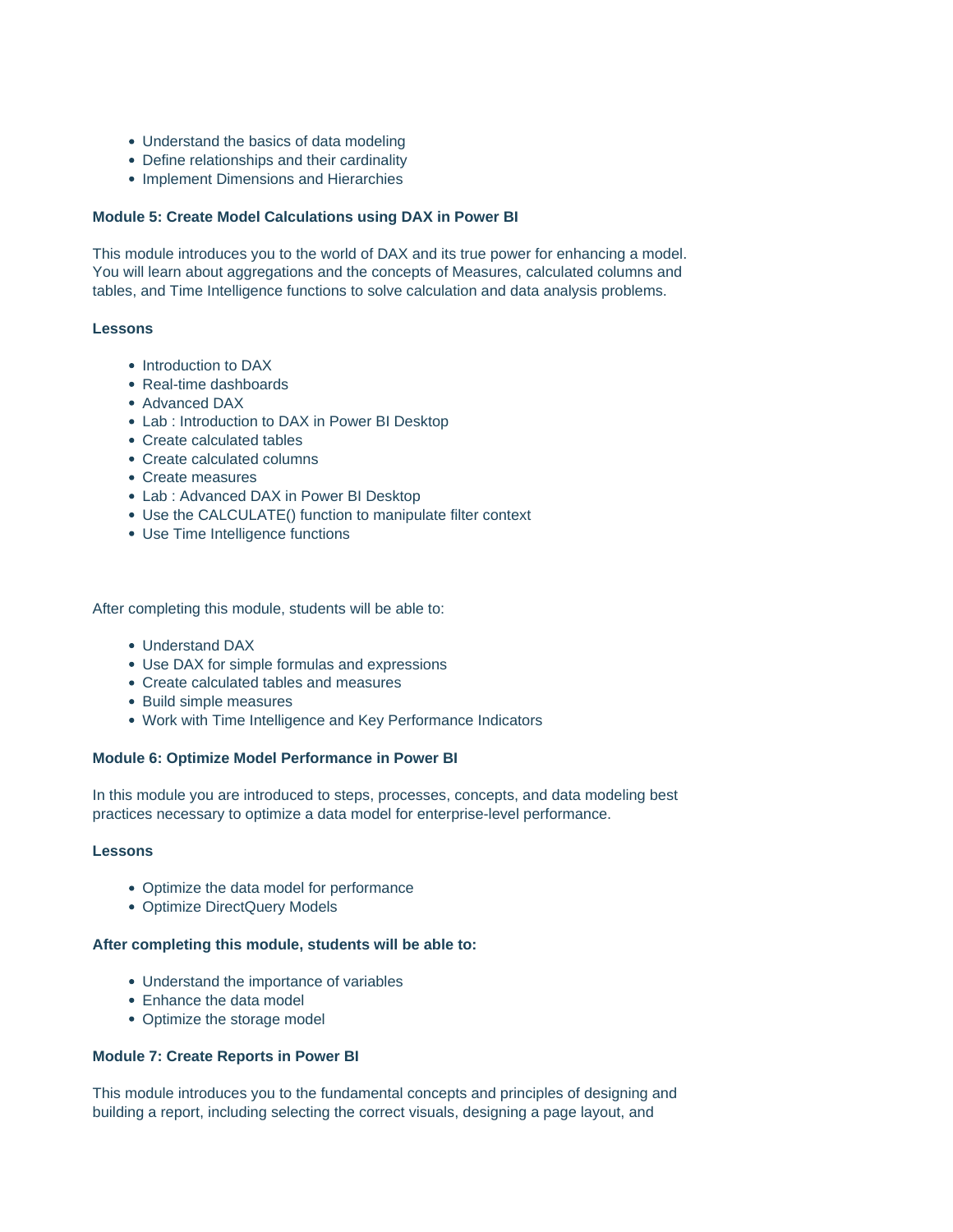applying basic but critical functionality. The important topic of designing for accessibility is also covered.

### **Lessons**

- Design a report
- Enhance the report
- Lab : Enhancing reports with interaction and formatting in Power BI Desktop
- Create and configure Sync Slicers
- Create a drillthrough page
- Apply conditional formatting
- Create and use Bookmarks
- Lab : Designing a report in Power BI Desktop
- Design a report
- Configure visual fields and format properties

After completing this module, students will be able to:

- Design a report page layout
- Select and add effective visualizations
- Add basic report functionality
- Add report navigation and interactions

# **Module 8: Create Dashboards in Power BI**

In this module you will learn how to tell a compelling story through the use of dashboards and the different navigation tools available to provide navigation. You will be introduced to features and functionality and how to enhance dashboards for usability and insights.

# **Lessons**

- Create a Dashboard
- Real-time Dashboards
- Enhance a Dashboard
- Lab : Creating a Dashboard in Power BI Service
- Create a Dashboard
- Pin visuals to a Dashboard
- Use Q&A to create a dashboard tile

# **After completing this module, students will be able to:**

- Create a Dashboard
- Understand real-time Dashboards
- Enhance Dashboard usability

### **Module 9: Identify Patterns and Trends in Power BI**

This module helps you apply additional features to enhance the report for analytical insights in the data, equipping you with the steps to use the report for actual data analysis. You will also perform advanced analytics using AI visuals on the report for even deeper and meaningful data insights.

**Lessons**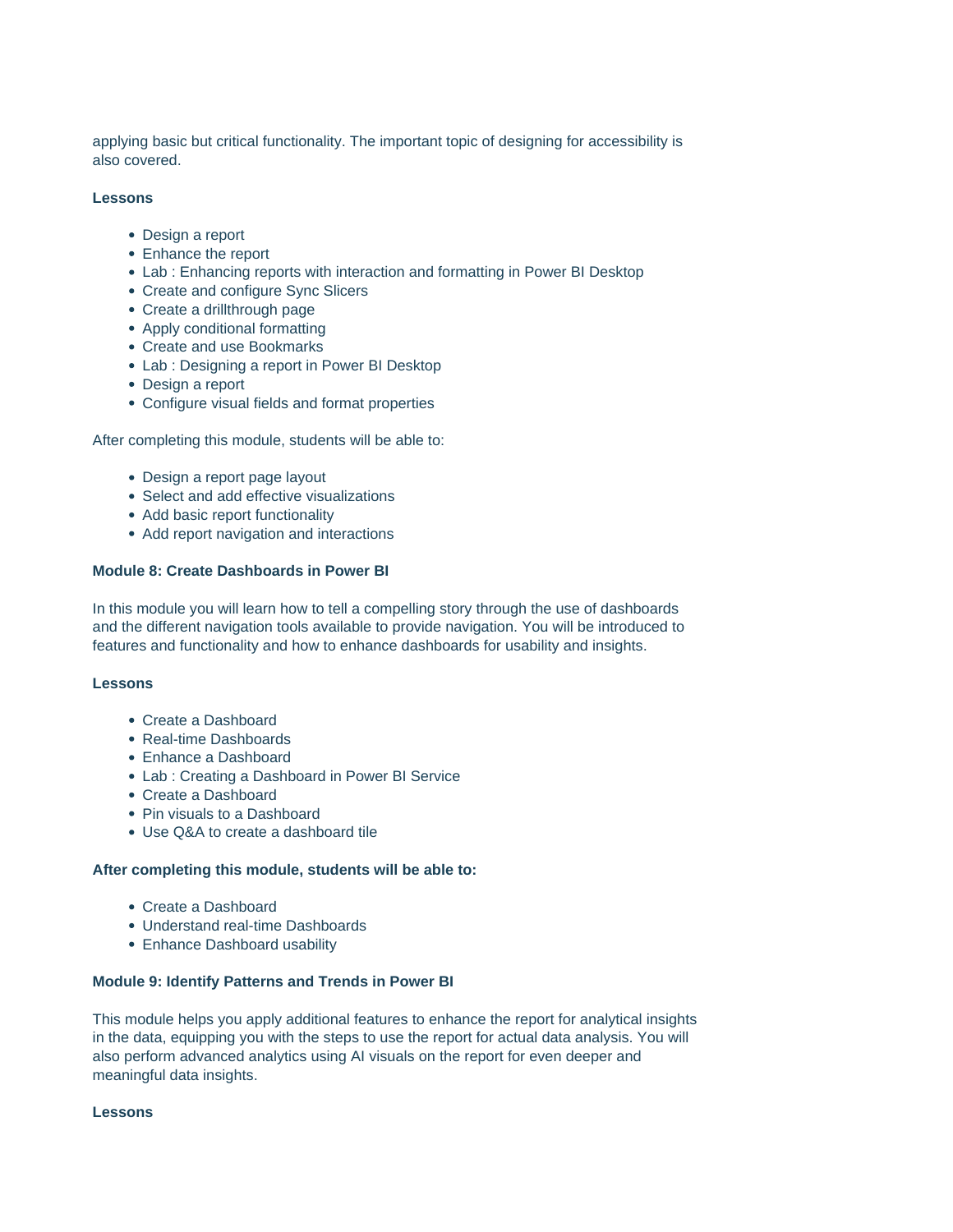- Advanced Analytics
- Data Insights through AI visuals
- Lab : Data Analysis in Power BI Desktop
- Create animated scatter charts
- Use the visual to forecast values

### **After completing this module, students will be able to:**

- Use the Analyze feature
- Identify outliers in data
- Use the AI visuals
- Use the Advanced Analytics custom visual

### **Module 10: Create and Manage Workspaces in Power BI**

This module will introduce you to Workspaces, including how to create and manage them. You will also learn how to share content, including reports and dashboards, and then learn how to distribute an App.

### **Lessons**

Creating Workspaces Sharing and Managing Assets

### **After completing this module, students will be able to:**

- Create and manage a workspace
- Understand workspace collaboration
- Monitor workspace usage and performance
- Distribute an App

### **Module 11: Manage Files and Datasets in Power BI**

This module will introduce you to parameters and datasets. You will also learn how to manage datasets and parameters, build dynamic reports with parameters, and set dataset refresh options.

### **Lessons**

- Parameters
- Datasets

### **After completing this module, students will be able to:**

- Manage datasets and parameters
- Build dynamic reports with parameters
- Schedule dataset refresh
- Troubleshoot gateway service connectivity

### **Module 12: Row-level Security in Power BI**

This module will introduce you to row-level security, both static and dynamic methods, and how to implement.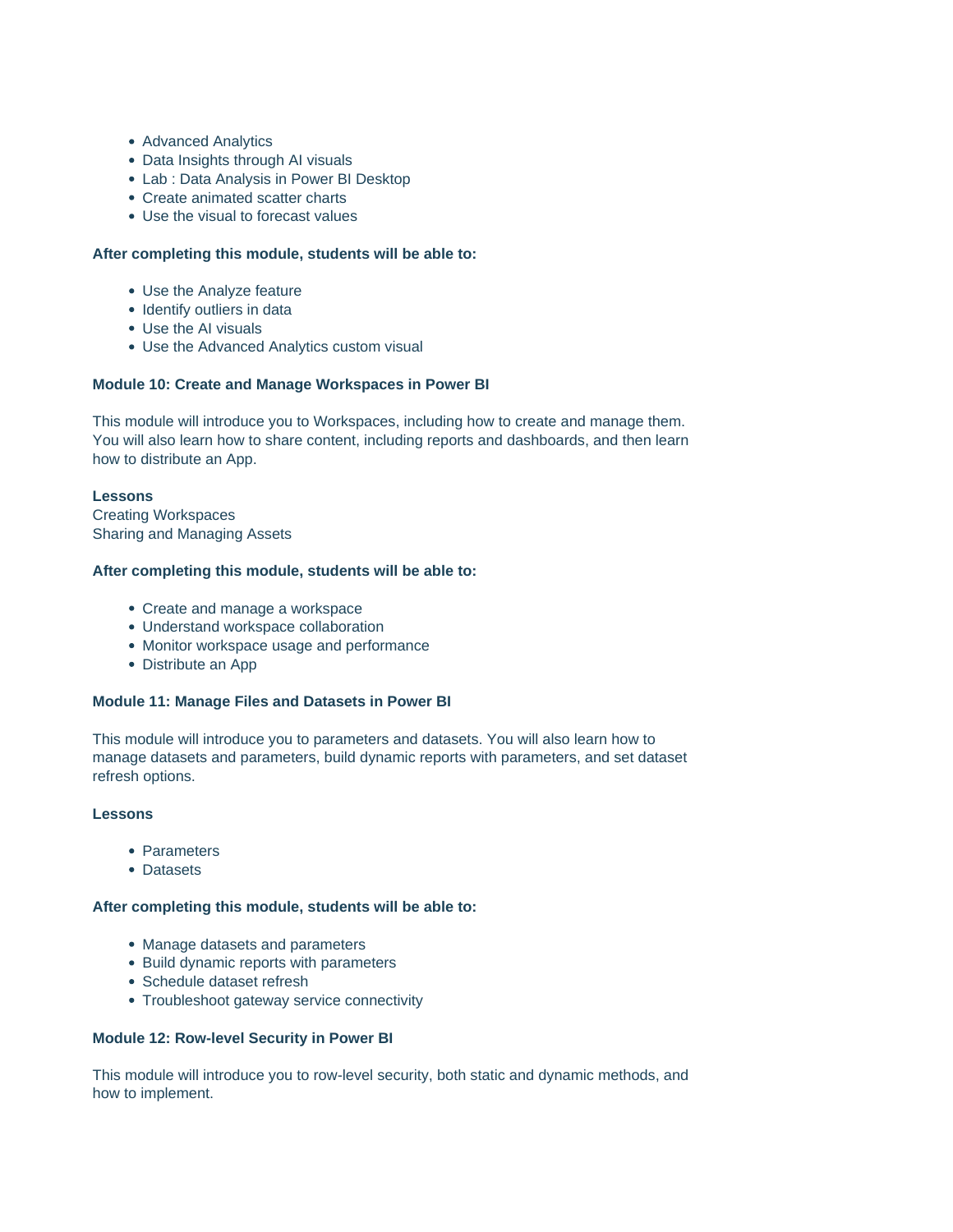### **Lessons**

- Security in Power BI
- Lab : Enforce Row-Level Security
- Configure many-to-many relationships
- Enforce row-level security

### **After completing this module, students will be able to:**

• Implement row-level security using both the Static and Dynamic methods

### **Kosten training PL-300 training (4 dagen)**

**Kosten per deelnemer:** € 1.995,00 excl. BTW **Examen Upgrade:** € 275,00 excl. BTW **Max. deelnemers:** 10

#### **Geen bijkomende kosten**

De genoemde cursustarieven zijn per persoon, exclusief 21% BTW (Btw-nummer wordt vermeld op de factuur), inclusief alle actuele lesmaterialen, een naslagwerk (Pdf) en een certificaat van deelname. Er zijn dus geen bijkomende kosten achteraf.

#### **In-company groepstarief**

Als je je aanmeldt met een groep van vijf of meer personen voor een cursus op je bedrijfslocatie (in-company), dan kunnen wij een aantrekkelijk groepstarief aanbieden. Voor informatie over onze groepstarieven kun je telefonisch via 020 – 820 83 62 contact opnemen of hier een offerte aanvragen.

#### **Goed om te weten**

### **Werkgevers**

Als werkgever kun je de volledige opleidingskosten voor werknemers aftrekken als bedrijfskosten. Dit geldt voor de opleiding zelf, maar ook voor andere kosten als boeken, inschrijfgeld, administratiekosten, het certificaat of extra begeleiding. Bij SignOn zijn al deze kosten al bij de prijs inbegrepen.

# **Particulieren**

Wij zijn CEDEO-gecertificeerd opleider daarom kan je voor deze training STAP-budget aanvragen. Dit is een opleidingsbudget van €1.000,- incl. BTW per jaar voor werkzoekenden en werkenden. Meer informatie over het STAP-budget.

# **Meer weten?**

Heb je vragen of wil je meer informatie? Neem dan vrijblijvend contact op via info@signon.nl of bel ons op 020 – 820 83 62.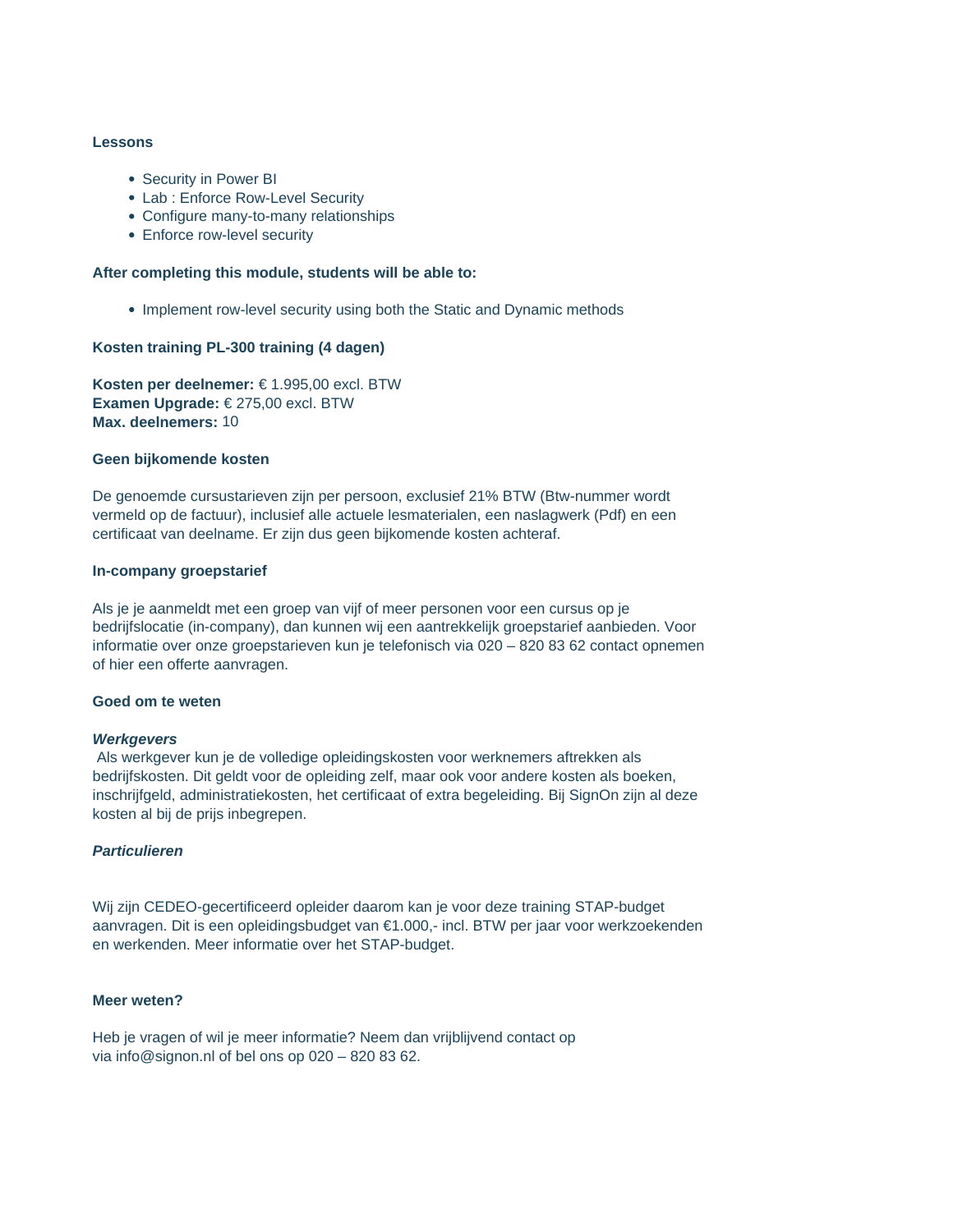#### **Lesmethodes**

Kies de lesmethode die het best bij je past. Deze training kun je op de volgende manieren volgen:

### **Klassikaal online**

Deze virtual classroom training volg je vanaf kantoor of vanuit huis. Je hebt direct contact met de trainer en andere deelnemers. De trainer begeleidt je bij eventuele vragen en kan indien nodig op jouw scherm meekijken. Deze online training vindt plaats via Microsoft Teams, dit kun je gratis gebruiken. Je ontvangt voorafgaand aan de training uitleg hoe dit te gebruiken.

**Handig!** Wil je na je inschrijving toch wisselen van lesmethode? Maak dan gebruik van onze SwitchGarantie. Je kunt dan gratis, tot 3 werkdagen voor aanvang van de cursus, wisselen van lesmethode.

### **Klassikaal op locatie**

Deze training wordt gegeven op verschillende trainingslocaties in Nederland. Net als bij de Virtual Classroom training zijn er medewerkers van verschillende bedrijven aanwezig. Volledig verzorgd, inclusief uitgebreide lunch.

**Handig!** Wil je na je inschrijving toch wisselen van lesmethode? Maak dan gebruik van onze SwitchGarantie. Je kunt dan gratis, tot 3 werkdagen voor aanvang van de cursus, wisselen van lesmethode.

#### **In-company / Maatwerk**

In een op maat gemaakte training wordt alleen datgene behandeld dat relevant is voor jouw werksituatie en/of bedrijf. Dit maakt deze training zeer effectief. Beschikbaar in het Nederlands, Engels en Duits. Afhankelijk van het aantal deelnemers kan de korting wel oplopen tot 50% t.o.v. de Klassikale Training. Meer info of scherpe offerte aanvragen.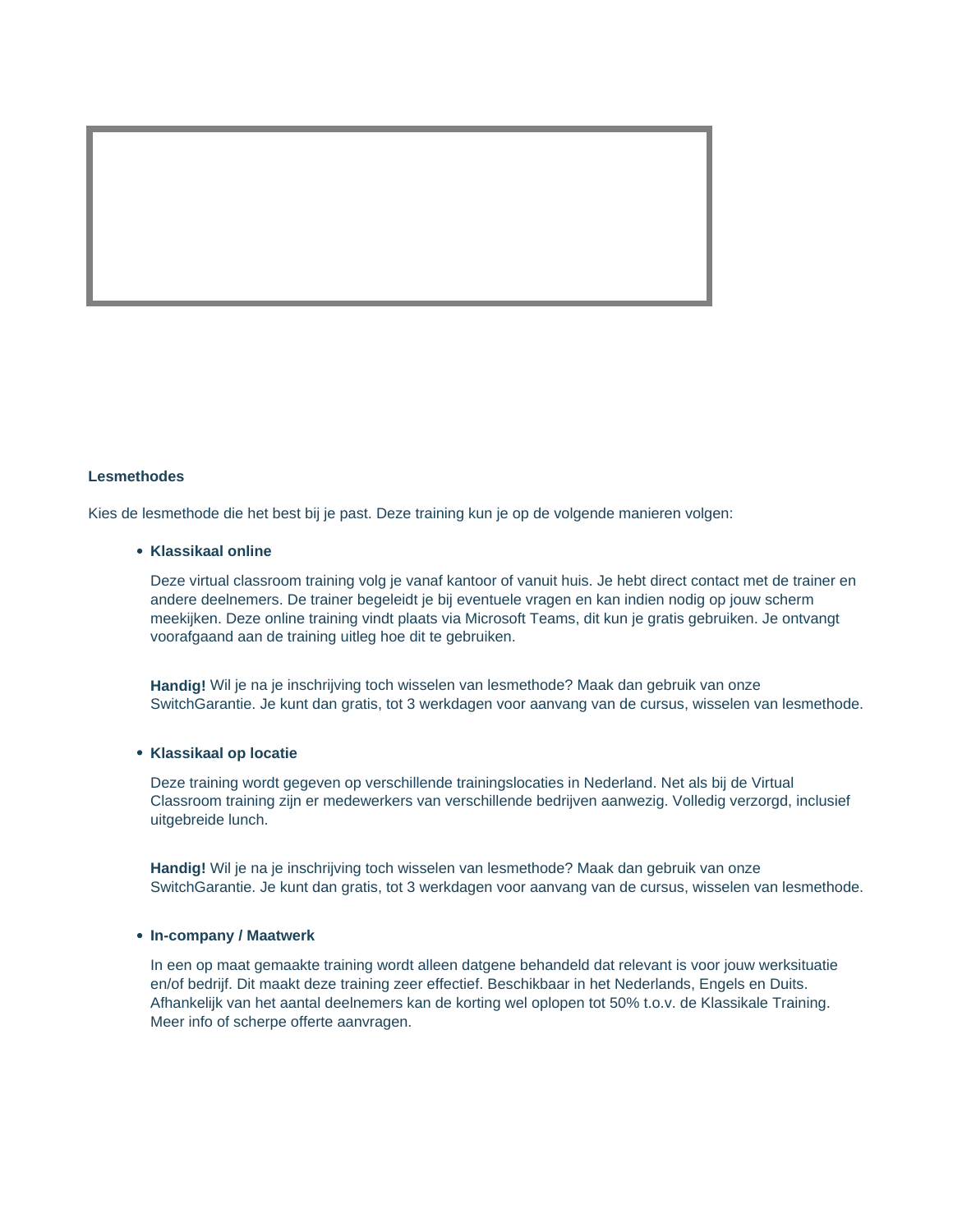

### **Microsoft Partner – Silver Data Analytics**

SignOn bezit de status Microsoft Partner – Silver Data Analytics en toont daarmee aan dat de kennis, vaardigheden en prestaties van een bijzonder hoog niveau zijn. We laten hiermee zien volledig op de hoogte te zijn van de nieuwste technieken over Microsoft Power BI en Big Data.



# **Microsoft Certified Trainers**

Onze Microsoft Certified Trainers (MCT) zijn experts in hun vakgebied en gecertificeerd volgens de voorwaarden van Microsoft. Naast het geven van trainingen werken ze ook in projecten en kennen als geen ander de dagelijkse praktijk. Daardoor weten zij waar cursisten dagelijks mee te maken krijgen en tegen aan kunnen lopen. Zij gebruiken hun praktijkervaring ter verrijking van de theorie in de klas.



#### **Cedeo erkenning: wat betekent dit voor u?**

Cedeo is een begrip als het gaat om opleidingen. Er zijn circa 300 Cedeo-erkende instituten in Nederland. Met een keuze voor een Cedeo-erkende leverancier weet u daarom zeker dat u een keuze maakt voor één van de betere opleidingsinstituten.



### **SignOn en het UWV**

SignOn ICT Trainingen+ is erkend scholingspartner van het UWV. SignOn ICT Trainingen+ is één van de weinige ICT opleidingen organisaties die door het UWV erkend is om opleidingen te verzorgen om mensen weer te helpen bij het terugkeren in het arbeidsproces.

 **Bezoekadres** Zuidplein 36

**Telefoon** 020 820 83 62 **Email** info@signon.nl